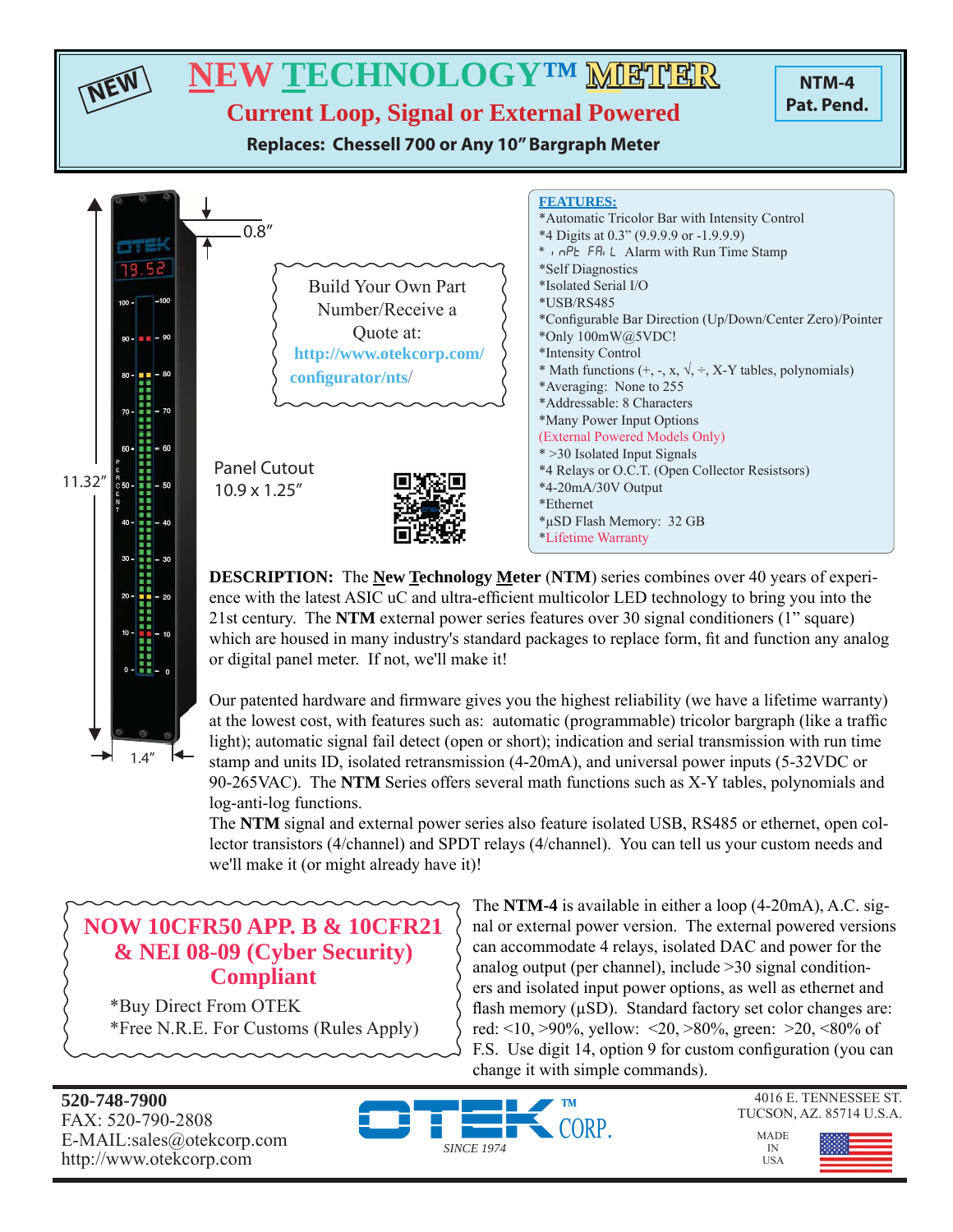# **THE PRODUCTS**

All New Technology products share the same innovative electronic circuit design. The difference between the models is their mechanical features (see Block Diagram and mechanical drawings). Some are displays only, some are single or multi channel, some can have relays, DACs, ethernet and flash memory, and some require an external power source. But all products contain the New Technology, which consumes less than 1% of comparable digitals (20-100mW for loop/signal powered versions) and approaches the power consumption of analog meters.

# **WHAT CAN YOU DO WITH OTEK'S NEW TECHNOLOGY?**

**Note on Otek's Powerless<sup>TM</sup> Technology**: If your signal cannot supply  $\geq 15 \text{mW}$  ( $\sim 5V/3 \text{mA}$ ), contact us or use external power models.

**1. One Channel Models: -0, -4, -B, -D, -F, -H, -L, -M, -N, -P, -S & -X:** Implement any math function, X-Y table (25 point), polynomials (9<sup>th</sup> order), offset, tare, zero, scale, log & anti-logarithmic to affect the unit's display at will. Some examples are: change the display & data using any combination as commanded by your algorithm, such as  $\frac{+}{-}\times\frac{+}{\sqrt{}}$  or set a variable or linearize the display using X-Y tables or polynomials. This works well for odd shape containers. You can also change the reading from ◦F to ◦C or ◦K or compress/expand the display (and data out) using the log and antilog functions. In addition, you can change the factory default alarm pointers and colors or delete them. Zero & Span potentiometers **are included** for manual adjustment.

**Note:** Models -D and -F have internal USB serial I/O that is not accessible to the customer. Contact Otek for access

**OTEK's New Technology**  series is only limited by your needs and imagination. Just give us a call at 520-748- 7900 or email us at sales $@$ . otekcorp.com and give us the challenge to develop the best algorithm for your process.

**-2, -3 and -5 through -9 & -A: Note:** Also available in models with 3 or 4 channels. Features include all those of the single channel models and each channel is 100% isolated from each other. In addition, you can add, subtract, multiply, divide, find the square root between channels. You can also use one channel to monitor/control the input signal and the second channel to indicate deviation, differential such as PID, alarm override or one channel setpoint can be used to control another channel function. You can also use one channel as a backup if the other channel becomes disabled or use them as volume & flow  $(\sqrt{})$  monitors/ controllers. The **New Technology** two channel models are also perfect as REM/RAD indicators/controllers (also

**2. Two Channel Models: -1,** 

see our RPM series with logantilog functions for radiation monitoring).

Contact OTEK for algorithms and formulas or any idea you wish to share with our audiences via our Youtube or Facebook page posts.

**3. Three Channel Models: -3, -5, -7, -8 and -A: Note:**  Also available on 4 channel models -5, -7 & -8. Otek's New Technology three channel models perform all the functions outlined in #1 and #2. Further, one channel can indicate the input variable and the other two channels can be setpoint indicators/controllers (Hi, Hi-Hi, Low and Low-Low limits), or subject the input/ output to any mathematical function or algorithm such as **PID** or display the input vs. output and derivative, or switch scales when the input reaches a limit/band such as for flow-volume-pressure or temperature. Monitor Volts, Amps and Watts AC or DC or any of 3 variables, including Hertz, lead/lag, power factor, peak/valley or for synchronizing of power lines with the bipolar (center zero) tricolor bargraph.

The **New Technology** series brings **Process Automation Control** (PAC) within your reach and affordability. These models are compatible with any DCS/SCADA system using their USB/RS485/Ethernet I/O options and allow for ease of interface with wireless systems.

### **4. Four Channel Models:**

**-5, -7 and -8:** The four channel models offer all of the functions outlined in #1, #2 and #3. However, with the additional channel available, the New Technology barmeters rival flatscreens with superior HMI/MMI functionality and ease of viewing/analysis of any combination of 4 variables. For example, Volts/ Amps/Watts/Hertz or temperature/pressure/pH/humidity. The four channel models can also be used to monitor/control the product of the other 3 variables, making them ideal for the petrochemical industry.

**Data Logging**? Some models offer optional μSD memory to record 24/7 anything available via the serial I/O. Maximum capacity (and growing) is 32 GB!

#### **REDUNDANT CONTROL:**

Because all channels are 100% isolated from each other, you can use any multi-channels model as a redundant controller. If you need the "Democratic vote," algorithm, contact OTEK or see our Model **TRC** (Triple Redundant Controller).

**520-748-7900** FAX: 520-790-2808 E-MAIL:sales@otekcorp.com http://www.otekcorp.com



-2-

4016 E. TENNESSEE ST. TUCSON, AZ. 85714 U.S.A.

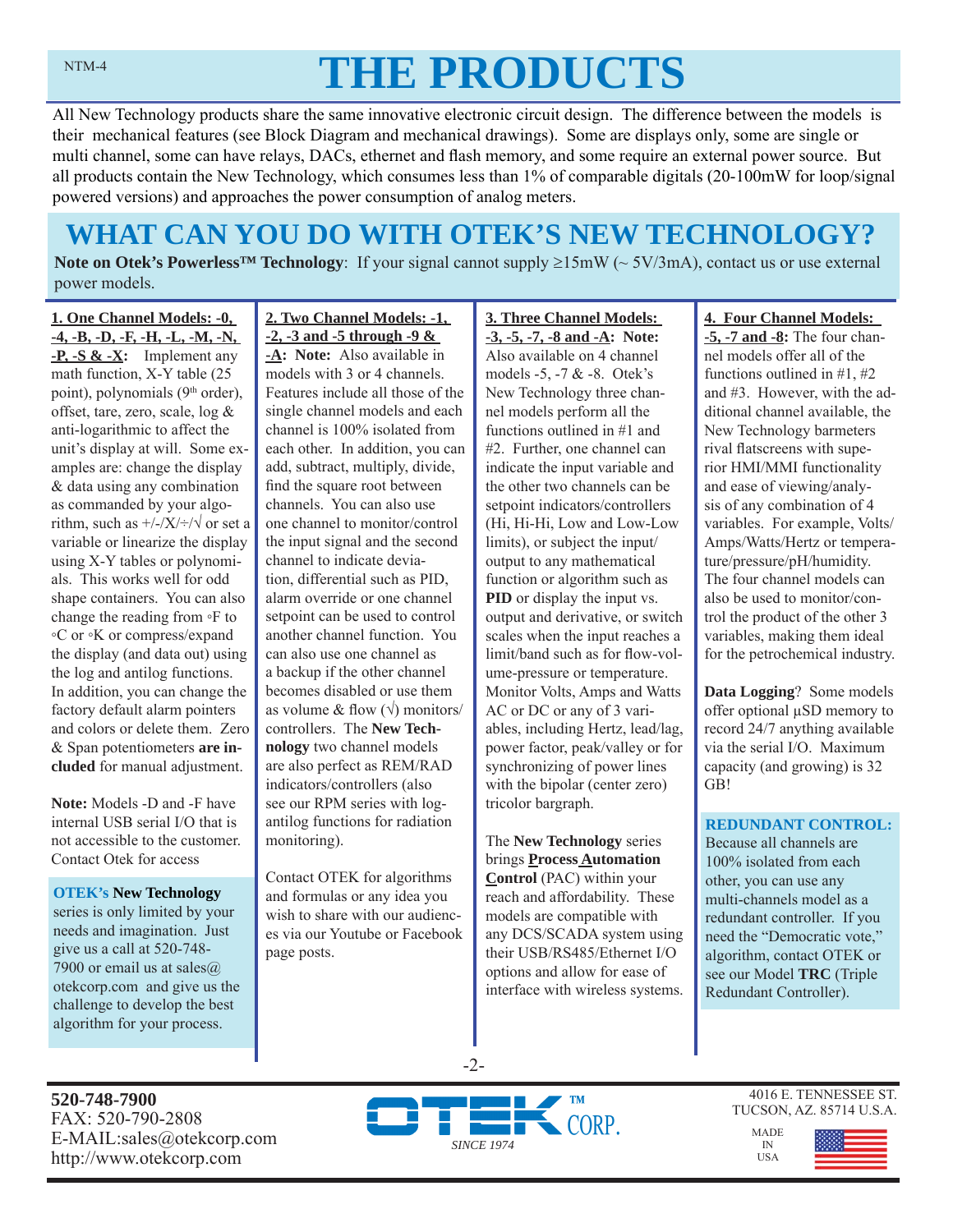## **Description, Notes & Order (Continued)**

**Digit 5, Serial I/O & Memory: Settings: 8N1N, 1200-19,200 Baud, ASCII.**

### **LOOP/SIGNAL POWER ONLY:**

**Digit 5, Serial I/O: Option 0, USB**  Complies  $100\%$  with  $\sqrt{2.0}$  and if digit **10,** option **1** is selected (USB powered) then digit **5** must be option **0**.

**Digit 5, Option 1, RS485**: Complies with industry standard and requires  $5VDC@<3mA$  and a terminating 330 Ohm resistor at first and last unit in the BUS.

### **EXTERNAL POWER ONLY:**

**Option 0, USB & Option 1, RS485**  (see above), plus:

**Digit 5, Option 2 Ethernet:** Complies with 10 Base-T/100Base-TX RJ45 up to 19,200 Baud. Maximum power consumption is <300mA@5V  $(1.5W)$ .

**Digit 5, Options 3 & 4: uSD Flash Memory: Contact Otek for availability.** Internal μSD flash memory with up to 32 gigabytes capacity. You can store selected data at-will via serial command and download it as required. A 32 GB card logging 3 times per second can hold approximately 4 year's worth of data.

> Need a Transmitter? See model **NTY**



**520-748-7900** FAX: 520-790-2808 E-MAIL:sales@otekcorp.com http://www.otekcorp.com

### **DIGIT 6, GRADE:**

Industrial Grade (Options 0 or I) is per these published specifications. Grades **M** and **E** per agreed specifications. Options **E & M** typically include an EMI/ RFI shield all around and filtered connectors to meet EPRI-TR-102323-R3 (requiring ~2" deeper case). OTEK will build to certain nuclear or MIL-Standards but testing and confirmation of compliance, if required, will be quoted extra. Option **0** is 94VO plastic, option "**I**" is an aluminium nickel plated case and cover; bezel face has black powder coat finish to Mil-Specs. The back cover is either black plastic or nickel plated aluminum. Typical Mil-Specs: 461, 462, 169, 901, 801, RTCA-160, I EEE344, etc. Contact Otek for custom colors.

**NTM-X:** Certified for Class I, Div. 1, Groups B-G; EX & IECex: IM2, Exd1.

### **Other Important Data:**

**Math Functions:**  $+$ ,  $-$ ,  $x$ ,  $\div$ ,  $\sqrt{x}$ , Polynomials to 9th order, 25 Point X-Y table, zero, offset, span and tare. You can add, subtract, multiply, divide (etc.) one channel to/from another channel and display the result in the other channel  $(i.e. V (Ch.1)xA(Ch.2)=W(Ch.3).$ 

**Signal Failure Alarm:** Requires approximately 1 minute of normal (midscale) operation for it to alarm the display and output the serial data after the signal (Powerless™) has ceased.

Serial I/O: Setting: 8N1N, 1200-19,200 BAUD, 8 Character Address **PID:** Programmable (best with  $>$ dual channel models) automatic or manual with external 10K Ohm potentiometer (option **56**).

**High Quality:** No matter their size or number of channels all use the same (SV  $&$  V) firmware, hardware and commands. No matter their grade (Industrial, Mil-Spec, Nuclear) they all carry a **lifetime warranty**

# **Industrial Grade Common Electrical Specifi cations**

### **Input & Display:**

\*A/D: Accuracy, Linearity & Resolution:  $\pm$  0.5% of F.S.  $\pm$ 1 L.S.D. over entire temperature range of  $0\n-60^{\circ}$  C. Conversion Rate: 40/sec, Averaging: 0-255, zero, span, offset, tare, math functions, 25 point X-Y tables & polynomials  $(9<sup>th</sup>)$ \*Bargraph: 51 Automatic Tricolor (R/Y/G) Segments \*Digits: Four Full Digits (9.9.9.9 & -1.9.9.9). \*Typical Power Consumption of Display: 10-100mW@3.3V-5V \*Temperature Coefficient: +/-50PPM/°C \*Operating Temperature: -10 to +60; Storage:  $-20$  to  $+70^{\circ}$ C \*CCMR: >90dB@50-60Hz \*Isolation: >500VDC to any other I/O & P.S. \*Humidity: 5-95% RH non-condensing \*Front Panel: NEMA 3. NEMA 4x on request. \*Failed Signal Detect:  $\sim$  20 seconds after  $> 1$  minute "On"  $@50\%$  of F.S. \*Calibration Check: 2 years recommended. **Note 1:** See page 13 of the **master catalog for e**nvironmental specs vs. housing, bar length and digit size.

**Note 2**: E and M grades are the same as Industrial unless otherwise specified.







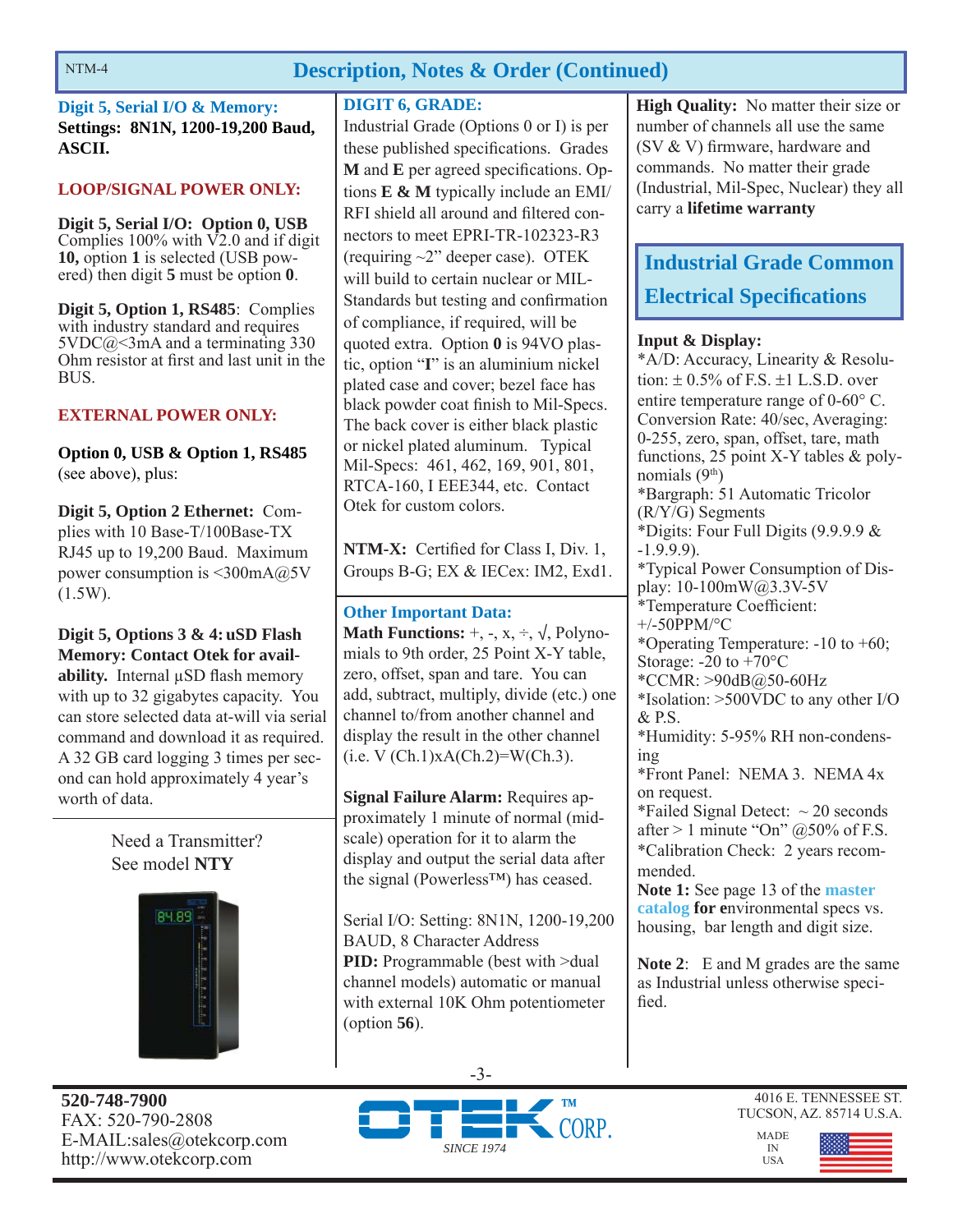**Industrial Grade Common Electrical Specifi cations** 

**(Continued)**

#### **AVAILABLE ON EXTERNAL POWER MODELS ONLY:**

**Outputs:**

**\*Analog Output:** Accuracy & Linearity:  $\pm 0.5\%$  F.S.;  $\pm 0.1$  LSB, Range: 3-24mA (max. load: <1K Ohm). **\*Analog Output Temperature Coeffi cient:** +/-50PPM°C **\*Analog Output Isolation To All Other I/O & Power:** >500VDC

**\*Relays:** 4 Each/Channel (except NTY, 2): SPDT Form C, 1A Max @ 120VAC/30VDC resistive load only, Contact Protection: 300VAC/DC on all contacts. Speed: +40mS (main loop).

**O.C.T. (Open Collector Transistors):** VCE Max: 30VDC; Ice Max: 30mADC, Speed: +40mS (main loop).

**Note 1:** Relays & O.C.T. have P.O.D. (~100mS) and can be set to fail safe operation (normally on).

**Note 2:** See Digit 11 for default set points and User's Manual for command set via serial control.

Note: All  $\pm$ 1 LSD and % full scale range unless noted.

### **Option 00 & 17 For Loop Power Only:**

**Option 00, 4-20mA Loop Powered:**  Burden: >3V@4mA, ≤5V@ 20mA; Range: 3-26mA; Accuracy & Linearity:  $\pm 0.5\%$  of F.S.,  $\pm 1$  LSD. **Option 17: 10-50mA Loop Powered:** Burden: >3V@10mA, ≤5V@ 50mA; Range: 3-50mA; Accuracy & Linearity:  $\pm 0.5\%$  of F.S.,  $\pm 1$  LSD.

**520-748-7900** FAX: 520-790-2808 E-MAIL:sales@otekcorp.com http://www.otekcorp.com

# NTM-4 **INPUT SIGNAL SPECIFICATIONS** (Digits 8 & 9)

**Options 01 Through 18, A. C. Signal Powered Only:** *FUSE IT!* Use external 1/2 ASB for Volts and 7 ASB for Amps.

### **Important Notes**:

1) C.T. are sensitive and limited to the secondary (output) impedance. OTEK A.C. signal powered products present and input impedance of  $\sim 0.2$  Ohms  $(\sim 1 \text{V} \hat{\omega} 5 \text{A})$ . Make sure your C.T. can drive a >0.3 Ohm load without saturating or losing linearity. Contact Otek for assistance. Best C.T. to use: >100:5 ratio.

2) All inputs for 50-60 Hz lines. Contact Otek for 400 Hz lines.

**Option 01, VAC (P.T.):** Burden: 0.2 Ohm  $<100$ mW; Range: 30-140V/40-100Hz; Accuracy & Linearity:  $\pm 0.5\%$  of F.S. Best operating range: 90-140VAC to specifications.

**Option 02, 5 AMP A.C. (C.T.):** Burden: <100mW; Range: .5-5A; Accuracy & Linearity:  $\pm 0.5\%$  of F.S. Best range: 2-4 Amps. Note: Not available in **"-F"** case.

**Option 03, Watts A.C. (C.T. & P.T.):** Not available on **case -F**. Range: >100<600W/50-60Hz; Accuracy & Linearity:  $\pm 0.5\%$  of F.S. at 90-140VAC & 1-4AAC. Best operating range: 100- 500 Watts. For 400 Hz lines, use option 03 and specify (03=400 Hz line) after the complete part number.

**Option 04, Hertz VAC:** Not available on case -F. Range: >30V<140V & >30<100Hz; Accuracy & Linearity:  $\pm 0.5\%$  of F.S. For 400 Hz lines, use option 04 and specify (04=400 Hz line) after the complete part number.

**Option 05-14:** Same as options **01** through **04**.

### **PROPORTIONAL CONTROL?**

For proportional control, use a two (or more) channel model. Channel 1 is powered by your signal and the display signal (using a 4-20mA out) to drive the Channel 2 input. Channel 2's 4-20mA output allows you to control your generator. The result: Channel 1 display your AC signal and Channel 2 display it's 4-20mA output. Only Channel 2 needs power for its analog output and/ or relays. Use part number NTM-(1, 2, 3, 5, 6,7, 8, 9 or A)??-269-?21-99). Note: "?"= any available option on Digits 5, 6  $& 10$  and specify (9=Ch) 1 signal power, Ch 2 external power). Also see the new model **NTI**.

### **VAC/DC Signal Power Only:**

**Option 16, 7-140VAC/DC:** Now you can

 monitor and control your AC line, UPS, battery bank or power supply from 7-140VDC/VAC, with only power from the signal. The **NTM** requires  $>10<80$ mW ( $\sim$ 3mA-20mA). Imagine the possibilities! Almost like analog (only signal wires), but with 21st century digital technology ready for your PAC/DCS/SCADA system.

Scaling: 7-140VDC in =7.0-140.0 Digital Display & 5-100% bargraph with alarm pointers. See Digits 13 & 14 for custom calibration and scale.

**Accuracy & Linearity:**  $\pm 0.5\%$  of full scale.





4016 E. TENNESSEE ST. TUCSON, AZ. 85714 U.S.A.

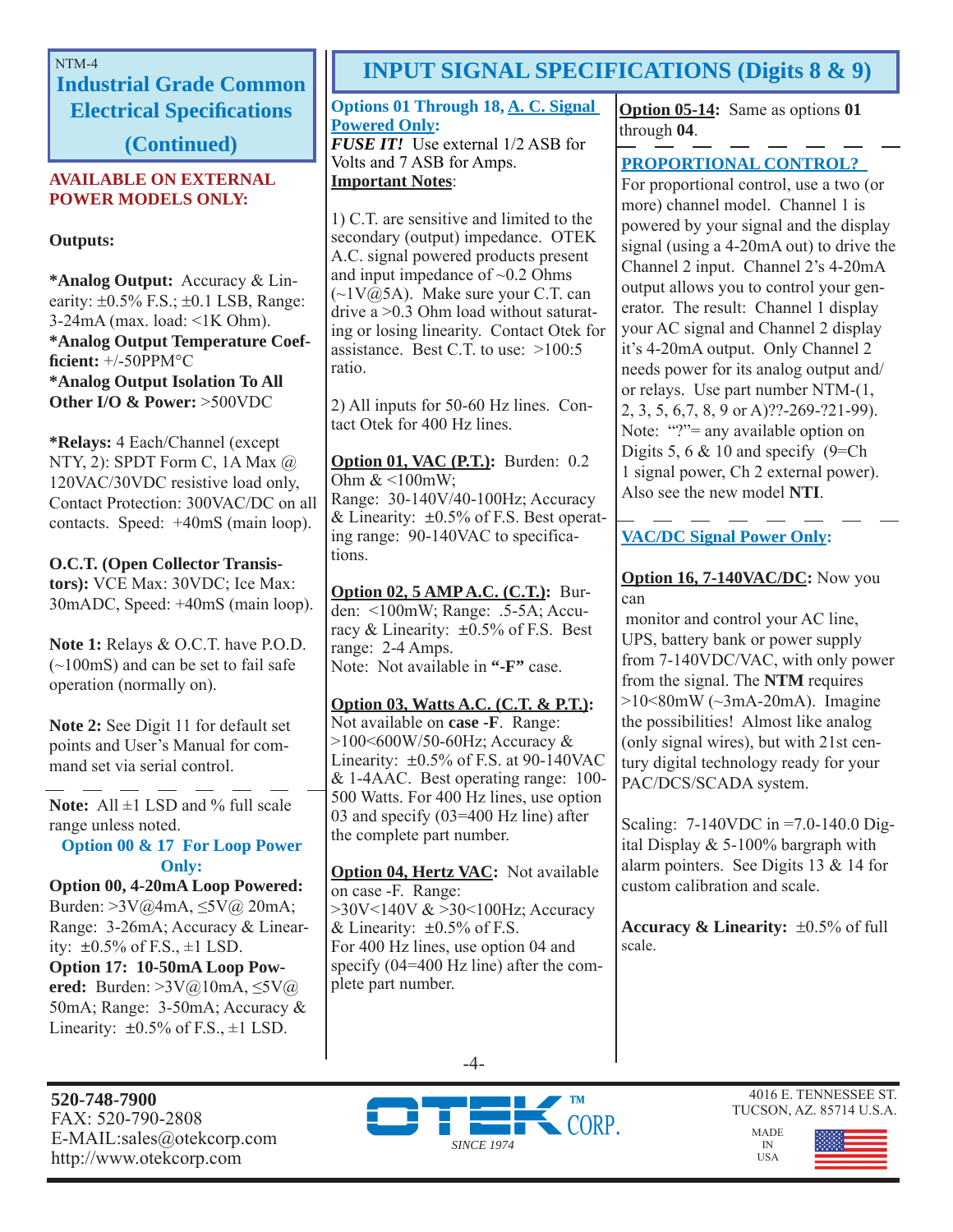# **INPUT SIGNAL SPECIFICATIONS (Digits 8 & 9) AVAILABLE ON EXTERNAL POWER MODELS ONLY**

| <b>Alarm Outputs (Signal Power): Open</b><br>collector transistors (4) optional. See<br>the ordering information on pages 9-10,<br>digit 11, option 1. For relays, contact<br>Otek (custom).                                                                                                                                                                                                  | <b>Option 27, Watts DC:</b><br>VZin: $10M \Omega/AZ$ in: $1.0\Omega$ , 5W Range:<br>1W<br>Accuracy & Linearity: $\pm 0.5\%$ of F.S. $\pm$<br>1 digit                                                                                                                                                                                                                                                                                                                               | Option 40 (120VACx5AAC C.T.):<br>Zin: 1M for V & $0.04\Omega$ for I<br>Range: 0-750W<br>Accuracy & Linearity: $\pm 0.5\%$ of F.S.<br>$± 1$ digit                                                                                                                                                                                                                                                                                                                                 |
|-----------------------------------------------------------------------------------------------------------------------------------------------------------------------------------------------------------------------------------------------------------------------------------------------------------------------------------------------------------------------------------------------|------------------------------------------------------------------------------------------------------------------------------------------------------------------------------------------------------------------------------------------------------------------------------------------------------------------------------------------------------------------------------------------------------------------------------------------------------------------------------------|----------------------------------------------------------------------------------------------------------------------------------------------------------------------------------------------------------------------------------------------------------------------------------------------------------------------------------------------------------------------------------------------------------------------------------------------------------------------------------|
| 4-20mA Analog Output: Custom,<br>contact Otek (requires >1 watt from<br>input signal).                                                                                                                                                                                                                                                                                                        | <b>Option 29: Custom:</b> Use this option<br>Note: Option 40 (120V/5A) includes<br>to describe any custom input, scale or<br>the shunt $(0.04 \text{ Ohms}/20W)$ on con-<br>modification to the NTM and contact<br>nector only for 5A C.T.<br>us for feasibility and cost.                                                                                                                                                                                                         |                                                                                                                                                                                                                                                                                                                                                                                                                                                                                  |
| Option 17: 10-50mA Loop Power:<br>See option 00 $& 17$ on page 4 (first<br>column).<br>Option 18: 10-500mADC Sig-<br>nal Power: Calibration: 10-<br>500mADC=10-500 & 5-100%. For<br>other calibrations, use digit 14 and<br>specify.                                                                                                                                                          | <b>Options 30-34, Volts RMS:</b> Here we<br>use a <b>True RMS-DC</b> Converter for<br>accurate $(± 0.1\%)$ measurement of sine<br>waves up to 10KHz. For 10-20KHz and<br>SCR accuracy is $\pm$ 1%.<br>VRMS: Zin: 1ΜΩ<br>Range; per options;<br>Accuracy & Linearity: $\pm 0.5\%$ of F.S. $\pm$<br>1 digit                                                                                                                                                                          | <b>Options 41-44, Hertz:</b> We use an <b>F-V</b><br>to accept frequencies up to 20KHz<br>and amplitudes from 1-400V peak or<br>dry contact or open collector transistor<br>(O.C.T.). For 50 to 440 Hz power line<br>frequency measurement, use Option #<br>$44$ ."<br>Option 41 (10KHz/5V Logic):<br>Zin: 1M                                                                                                                                                                    |
| <b>AVAILABLE ON EXTERNAL</b><br><b>POWER ONLY</b><br>Option 20: 4-20mA: The burden on<br>the loop is only $0.5V@20mA(25 Ohm)$<br>and you can use the math functions for<br>converting to flow, instantaneous or<br>totalizer.<br>Accuracy: $\pm 0.5\%$ of F.S. $\pm$ 1 digit<br><b>Options 21-24: VDC:</b> Input impedance<br>is 1 Mega Ohms on all VDC ranges.<br>Input impedance $1M\Omega$ | <b>Options 35-37, Amps RMS:</b> We use a<br><b>True RMS-DC</b> Converter for accurate<br>$(± 0.1%)$ measurement of sine waves<br>up to 10KHz. For 10-20KHz and SCR<br>accuracy is $\pm$ 1%.<br>Zin: 35 (0.1A): $2\Omega$ ; 36 (1A): 0.2 $\Omega$ ;<br>37 (5A): $0.04\Omega$<br>Range: Per option<br>Accuracy & Linearity: $\pm 0.5\%$ of F. S. $\pm$<br>1 digit<br>Options 38 & 40, Watts RMS:<br>Here we use a <b>True RMS-DC</b> Con-<br>verter for accurate $(± 0.1%)$ measure- | Range: 30-10KHz<br>Accuracy & Linearity: ±0.5% of F.S.<br>$\pm$ 1 digit<br>Option 42 (120V, 40-100Hz):<br>Zin: 1M<br>Range: 50-150VC/30-100Hz<br>Accuracy & Linearity: $\pm 0.5\%$ of F.S.<br>$\pm$ 1 digit<br>Option 43 (240V, 30-100Hz):<br>Zin 1 M; Range: 100-260V/30-100Hz<br>Accuracy & Linearity: $\pm 0.5\%$ of F.S.<br>$\pm$ 1 digit<br>Option 44 (120V, 500 Hz):<br>Zin: 1 M<br>Range: 50-150V/300-500Hz<br>Accuracy & Linearity: $\pm 0.5\%$ of F.S.<br>$\pm$ 1 digit |
| Range: Per Option<br>Accuracy & Linearity: $\pm 0.5\%$ of F.S. $\pm$<br>1 digit<br><b>Options 25 &amp; 26, mADC:</b> Since the<br>$NTM$ is 2V full scale $(2,000$ Counts)<br>the "Shunt" resistors used are 100 Ohms<br>for 10mA and 10 Ohms for 100mADC.<br>Input impedance 25: 50 $\Omega$ ; 26: 5 $\Omega$ ;<br>Accuracy & Linearity: $\pm 0.5\%$ of F.S. $\pm$<br>1 digit                 | ment of sine waves up to 10KHz. For<br>10-20KHz and SCR accuracy is $\pm$ 1%.<br>Input impedances vs. range are the<br>same as for VDC & mADC ranges.<br>Option 38 (1Vx1VAC):<br>Zin: $1\text{M}\Omega$ for both inputs Range: 1V<br><b>RMS</b><br>Accuracy & Linearity: $\pm 0.5\%$ of F.S. $\pm$<br>1 digit<br>Note: Always use P.T. & C.T. for op-<br>tions 33, 34, 40, 42, 43 & 44.                                                                                            |                                                                                                                                                                                                                                                                                                                                                                                                                                                                                  |
|                                                                                                                                                                                                                                                                                                                                                                                               |                                                                                                                                                                                                                                                                                                                                                                                                                                                                                    |                                                                                                                                                                                                                                                                                                                                                                                                                                                                                  |

-5-





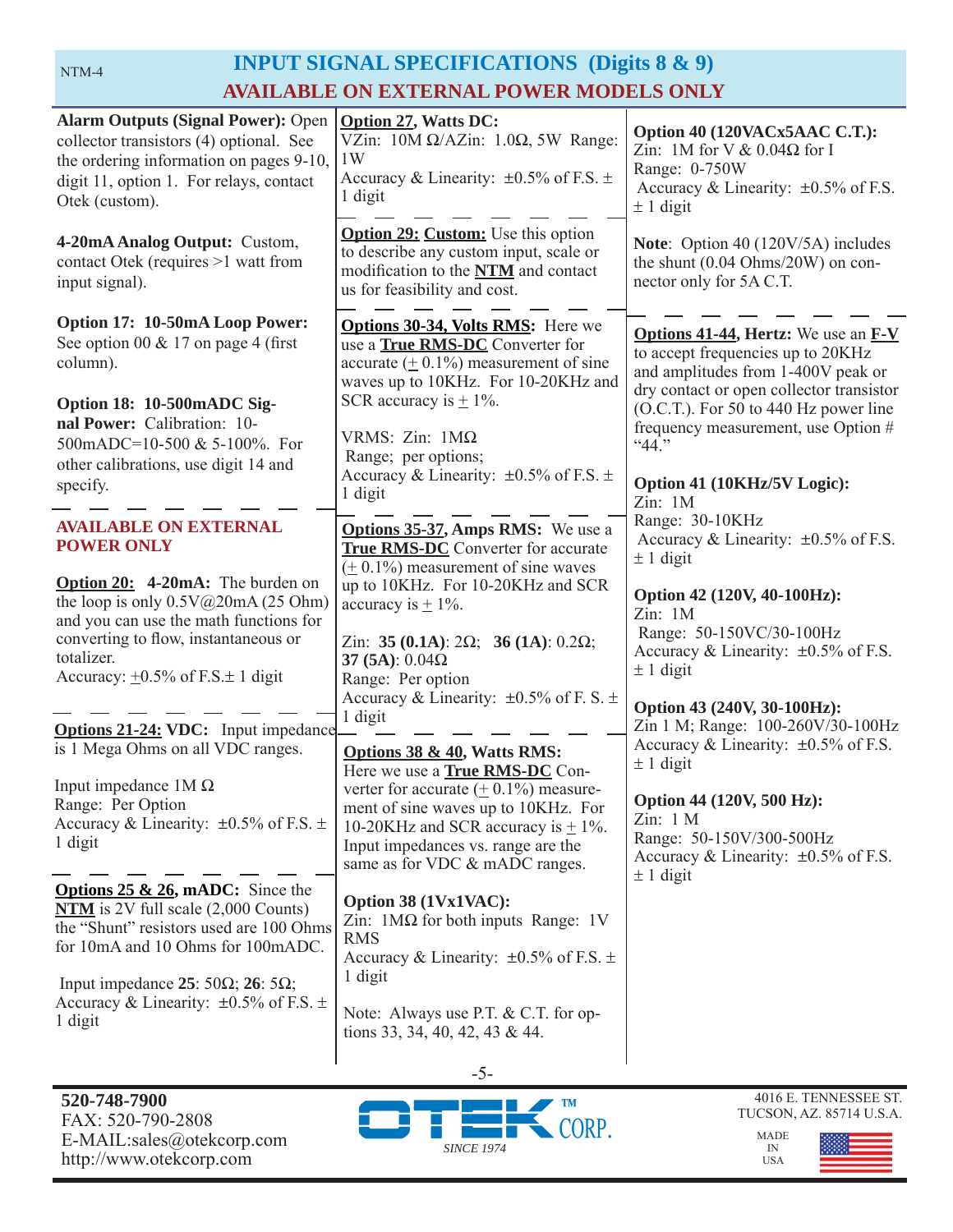# NTM-4

# **INPUT SIGNAL SPECIFICATIONS (Digits 8 & 9) AVAILABLE ON EXTERNAL POWER MODELS ONLY**

| Option 45: Strain-Gage $(\geq 300 < 4K)$<br>Ohm): These are typically "Mono-<br>lithic" S-G that require constant volt-<br>age (preferably) excitation. We use<br>4.096V for high stability and accu-<br>racy. Use option 29 and <b>specify</b> your<br>S-G sensitivity and the <b>NTM</b> display<br>at Zero and Full Scale.<br>Excitation: 4.096V, 50 PPM/°C       | <b>Option 48: RTD (PT1000):</b> Same as<br>PT100 except it is 1000 Ohms at $0^{\circ}$ C<br>instead of 100 Ohms $(a)$ 0°C. The same<br>technique is used for copper $\overline{RTD}$ (10<br>Ohm), contact OTEK. Same connec-<br>tion as Option 47 apply.<br>Accuracy: $\pm 0.5\%$ of F.S. $\pm 1$ digit, plus<br>sensor's error.                                                                           | <b>Option 53: pH (Acidity):</b> We use a<br>FET input $(10^{15})$ amplifier and calibrate<br>the $NTM$ for 0-14.00 pH using the<br>Industry's standard $\pm$ 413 mV = $\pm$ 7pH<br>co-efficient.<br>Note: Not temperature compensated,<br>contact OTEK for auto temperature<br>compensation.<br>Accuracy: $\pm 0.5\%$ of F.S. $\pm$ 1 digit |
|----------------------------------------------------------------------------------------------------------------------------------------------------------------------------------------------------------------------------------------------------------------------------------------------------------------------------------------------------------------------|------------------------------------------------------------------------------------------------------------------------------------------------------------------------------------------------------------------------------------------------------------------------------------------------------------------------------------------------------------------------------------------------------------|---------------------------------------------------------------------------------------------------------------------------------------------------------------------------------------------------------------------------------------------------------------------------------------------------------------------------------------------|
| Range: $\pm 300 - 4K \Omega$<br>Accuracy & Linearity: $\pm 0.5\%$ of F.S.<br>$\pm$ 1 digit<br>Note on S-G: Some S-G offer $+/-$<br>1VDC or 4-20mA condition output.<br>Use Option 29 and specify.                                                                                                                                                                    | <b>Note:</b> For long distances $(>300^{\circ})$<br>use a 4-20mA transmitter such as our<br>model NTY from our New Technol-<br>ogy series.<br><b>Option 50: Thermocouple (Type)</b><br><b>J):</b> This $TC$ has a range of -210 to +<br>760 °C (-350 + 1390 °F). Its color is                                                                                                                              | <b>Option 54: ORP (Oxygen Reduction)</b><br><b>Potential):</b> Our FET amplifier $(10^9)$<br>accepts the industry standard 2000mV<br>F.S. of the probe and the NTM dis-<br>plays it in % $(0-100.0\%)$ .<br>Accuracy: $\pm 0.5\%$ of F.S. $\pm$ 1 digit                                                                                     |
| Option 47: RTD (PT100): Note: For<br>options 47 & 48 you can change °C to<br><sup>o</sup> F and RTD type via serial port.<br>We excite your 2, 3 or 4 wire RTD<br>with 200µA to avoid the "self heating"<br>effect. The range of the <b>NTM</b> is the<br>same as your <b>RTD</b> typically -200°C<br>to $+800$ <sup>o</sup> C (-328 + 1562 <sup>o</sup> F). You can | white $(+)$ and Red $(-)$ , cold junction<br>(CJ) is at the connector. Make sure the<br>connections from the NTM and your<br>TC are as close to the NTM entrance<br>as possible to avoid errors. If you<br>short out the $NTM's + TC < -TC$ to-<br>gether, the <b>NTM</b> will read the ambient<br>temperature at the junction due to its<br>built-in C.J.C.<br><b>Note:</b> You can change °C to F and TC | <b>Option 55: %RH:</b> This conditioner is<br>designed to interface to a typical (ca-<br>pacitance type) 2-3 pF/% of <b>RH</b> made<br>by several manufacturers. Use Option<br>"29" and contact OTEK to specify your<br>sensor's specifications.<br>Accuracy: $\pm$ 0.5% RH of signal input, $\pm$<br>1 digit.                              |
| place the decimal point at will (typi-<br>cally -200.0 to 800.0. The <b>PT100</b> has<br>a temperature coefficient of 0.00385<br>Ohms/Ohm/ <sup>0</sup> C. (For legacy 0.00392<br>TC (known as ANSI 392) contact<br><b>OTEK</b> and use Option "29".<br>Accuracy: $\pm 0.5\%$ of F.S. $\pm 1$ digit,<br>plus sensor's error.                                         | type via serial port.<br>Accuracy: $\pm 2^0$ F.S. of signal input.<br><b>Option 51: TC (Type K):</b> This is yel-<br>low $(+)$ and red $(-)$ and has a range of<br>-270 + 1370 <sup>o</sup> C (-440 + 2500 <sup>o</sup> F). The<br>same notes as Option 50 apply.<br><b>Accuracy:</b> $\pm 1^0$ F.S. of signal input.                                                                                      | <b>Option 56 Resistance (0-10K Ohm):</b><br>Want a simple 4-20mA transmitter?<br>Just connect a 10K Ohm (others on<br>request) potentiometer to the NTM and<br>control any 4-20mA input valve, motor,<br>transducer, etc.<br>Accuracy & Linearity is $\pm 0.5\%$ of F. S.<br>$\pm$ 1 digit.                                                 |
| Note: For 2 wire, jump - S to -E and<br>$+$ S to $+$ E. For 3 wire only jump -S to<br>-E.                                                                                                                                                                                                                                                                            | <b>Option 52: TC (Type T):</b> This blue<br>$(+)$ and red $(-)$ $\underline{TC}$ has the range of<br>$-270^{\circ} + 400^{\circ}$ C ( $-440 + 750^{\circ}$ F). Same<br>notes as Option 50 apply.<br>Accuracy: $\pm 2^0$ F.S. of signal input.                                                                                                                                                              | Standard Calibration: 0-10K Ohms=4-<br>20mA. Use option #29 and specify<br>your calibration. Ideal for linear trans-<br>ducers.                                                                                                                                                                                                             |





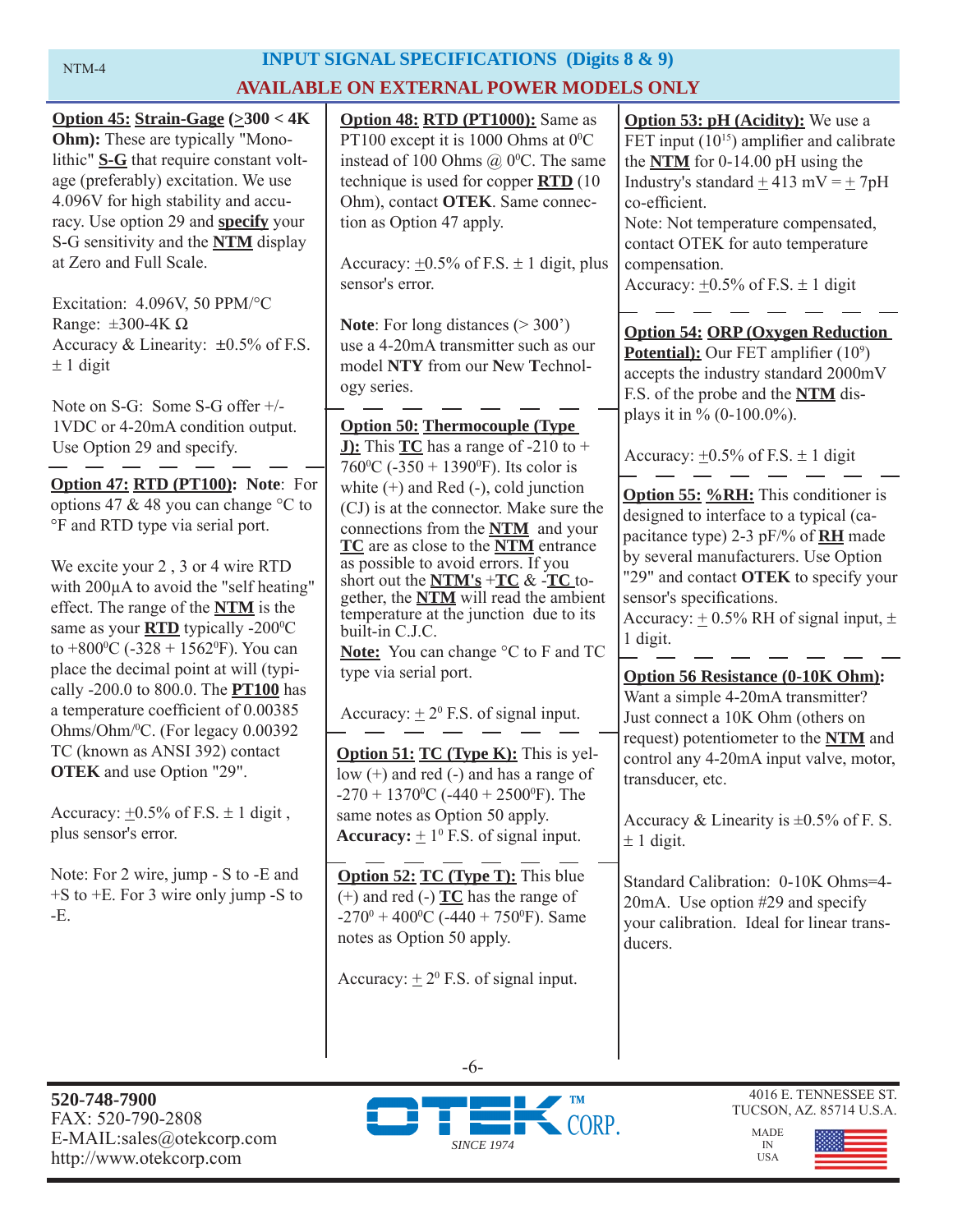| <b>Description, Notes &amp; Order (Continued)</b><br>NTM-4                                                                                                                                                                                                                                                |                                                                                                                                                                                                                                               |                                                                                                                                                                                                                            |  |  |  |
|-----------------------------------------------------------------------------------------------------------------------------------------------------------------------------------------------------------------------------------------------------------------------------------------------------------|-----------------------------------------------------------------------------------------------------------------------------------------------------------------------------------------------------------------------------------------------|----------------------------------------------------------------------------------------------------------------------------------------------------------------------------------------------------------------------------|--|--|--|
| <b>Option 57, 10-50mA Range: 10</b><br>Ohms input resistance<br>Accuracy & Linearity: ±0.5% of F.S.<br>$±1$ Digit                                                                                                                                                                                         | <b>Digit 10 (Power Input):</b><br><b>EXTERNAL POWER ONLY (Con-</b><br>tinued):                                                                                                                                                                | Digit 11 (Control Outputs): (Contin-<br>ued)<br>Digit 11, Option 2: Relays: are<br>S.P.D.T. (1C) and can switch maximum                                                                                                    |  |  |  |
| <b>Option 58: Serial Input Remote Dis-</b><br>play/Controller: Here you can use the<br>unit as a remote display & controller<br>with modified ASCII to alpha-numeric<br>display for DCS SCADA, PLC sys-<br>tems.                                                                                          | Digit 10, Option 2, 5VDC: 5VDC is<br>used to drive the relays (<50mA/relay)<br>and/or the DAC via internal isolated<br>5-30VDC-DC (<200mA). If you order<br>relays and analog out, you will need<br>$\sim$ 300mA/channel. This option is also | resistive loads of 1 Amp $@$ 120 VAC or<br>30 VDC. They include 300V varistors<br>at their contacts. Inductive loads must<br>be attenuated by the user.                                                                    |  |  |  |
| See the user's manual for simple com-<br>mands to use the <b>NTM</b> in PAC (Process<br>Automation Control) applications.                                                                                                                                                                                 | isolated from the input signal.<br>Digit 10, Option 3, 7-32VDC: Same<br>as option 2 but with wide input range of<br>7-32VDC. Efficiency: >80%.                                                                                                | <b>AVAILABLE ON EXTERNAL</b><br><b>POWER ONLY</b><br><b>AUTOMATIC BAR COLORS:</b>                                                                                                                                          |  |  |  |
| <b>Digit 10 (Power Input):</b><br><b>LOOP &amp; SIGNAL POWER ONLY:</b><br>Digit 10, Option 0, Powerless,<br>No Power Required: The Input                                                                                                                                                                  | Digit 10, Option 4, 90-265VAC: This<br>option accepts 50-60Hz. For 100-<br>300VDC or 400 Hz, use Digit 10, op-<br>tion 9 and specify. Efficiency: $>80\%$ .                                                                                   | Limits/Colors Factory default (% of<br>Full Scale): Also see digit 14.<br>Low-Low Limit $(\langle 10\% \rangle)$ : Red Bar,<br>OCT1/K1 "ON"                                                                                |  |  |  |
| Fail detect/Alarm (patent pending)<br>flashes the display "INPT FAIL ( $n$ nPL<br>$FAL$ )" and transmits this serial mes-<br>sage for $\sim$ 20 seconds, after which it<br>will cease. This feature is available                                                                                          | <b>Digit 11 (Control Outputs):</b><br><b>AVAILABLE ON EXTERNAL</b><br><b>POWER ONLY</b>                                                                                                                                                       | Low Limit $(<20\%)$ : Yellow Bar,<br>OCT2/K2 "ON"<br><b>High Limit <math>(&gt;80\%)</math>:</b> Yellow Bar,<br>OCT3/K3 "ON"                                                                                                |  |  |  |
| in all Powerless™ models. If desired<br>on powered models, use option 9 on<br>Digit 14 and specify "input fail detec-<br>tion." Signal Fail Requirement: Unit<br>must be "On" for at least 1 minute at                                                                                                    | Digit 11, Control Outputs: Op-<br>tions 1: Open Collector Transistors<br>(O.C.T.): They are <b>NOT</b> isolated from<br>each other (common emitter) but are                                                                                   | Hi-Hi Limit (>90%): Red Bar, OCT4/<br>K4 "ON"                                                                                                                                                                              |  |  |  |
| $>50\%$ of full scale for it to operate.<br><b>EXTERNAL POWER ONLY:</b>                                                                                                                                                                                                                                   | isolated between channels and can<br>sink a maximum of 30 mA and sustain<br>a maximum of $30V_{CE}$ (the O.C.T. are<br>normally used to drive S.S.R.) When<br>you order option 2 (Relays), we use the                                         | Safe Area $(>20<80\%)$ : Green bar<br>will follow signal input and if outside<br>the limits, it will change its color to the<br>limit's color (yellow or red).                                                             |  |  |  |
| Digit 10, Option 1, USB Powered:<br>The NTM series requires $> 1 < 1.5$<br>Watts/Channel (worst case, fully<br>loaded) meaning that you can power<br>it through the USB port, but this<br>option eliminates the isolation from<br>USB to input signal. Analog output<br>remains isolated contact OTEK for | O.C.T. to drive the relays.<br><b>NOTE:</b> You can use the internal iso-<br>lated 5VDC power to drive loads with<br>the O.C.T. Total maximum current<br>available is 50mADC.                                                                 | See commands in user's manual to<br>customize your bargraph colors.<br>For other configurations, use option<br>9 on Digit 14 (field configurable).<br>Max power consumption per relay:<br>50mA@5VDC (0.25W). See Digit 14. |  |  |  |
| more details or use options 2-4.                                                                                                                                                                                                                                                                          |                                                                                                                                                                                                                                               |                                                                                                                                                                                                                            |  |  |  |

**520-748-7900** FAX: 520-790-2808 E-MAIL:sales@otekcorp.com http://www.otekcorp.com



-7-

4016 E. TENNESSEE ST. TUCSON, AZ. 85714 U.S.A.

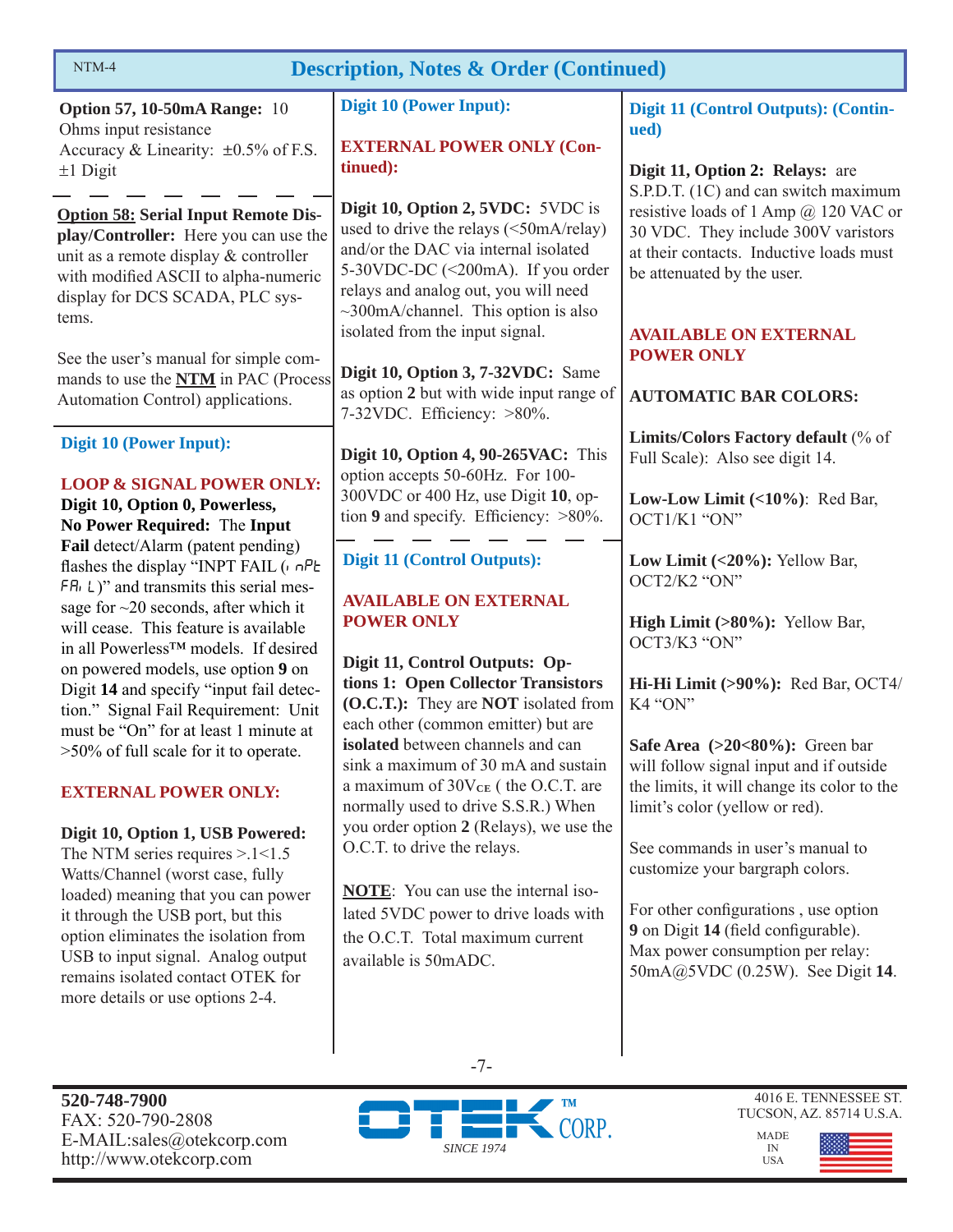### **Description, Notes & Order (Continued)**

**Digit 11 (Control Outputs) {Continued}:** 

### **AVAILABLE ON EXTERNAL POWER ONLY**

**External Control:** You can control the O.C.T./Relays via the serial port at will with simple commands. They don't have to be assigned to the bar colors/set points, but are by default.

### **Notes:**

1. Digit **11** is governed by Digit **7** (# of Channels) & Digit **4** (Housing). Reason: Digit **11** can **NOT** have more channels than permitted by Digit **7** or it cannot fit in the housing (Digit 4).

### **Digit 12 (Analog /Power Output):**

### **AVAILABLE ON EXTERNAL POWER ONLY**

**Digit 12, Analog Output, Option 1:**  This isolated output is factory set to follow the input (0-F.S. in=4-20 out) but can also be set for other outputs or serially controlled by simple commands via the serial port. For other outputs, use option **9** and specify, including reverse scale (4-20=20-4), bipolar and PID. Power consumption:  $200mA@5VDC(1W)$ . Accuracy & Linearity:  $\pm 0.5\%$  of full scale.



### **Digit 12 (Analog /Power Output) (Continued):**

**Analog Output External Control (Use Option 9 and specify):** A) 0-100mVDC in=4-20mA out; B) 0-10K Ohm in=4-20mA out; C) Use options 58, 68, 78 or 88 and control it via serial port.

**Digit 12, 30 VDC Out, Option 2:**  Use this option to power your 4-20mA transmitter or other transducer. Maximum current is 25mADC. It's isolated and is the same power source we use for 4-20mA out. Power consumption: 200mA@5VDC (1W)/channel.

 1. This digit 12 is governed by digits 4 (Housing) & 7 (# of Channels). Reason: Digit 12 cannot have more outputs than input channels (Digit 7), which is governed by Digit 4 (Housings).

### **Digit 13 (Scale Plate):**

**Digit 13, Scale Plate:** Option **0** is a standard scale plate that reads 0-100%. Use option **9** for custom printing and contact Otek.

### **Digit 14 (Range/Calibration):**

**0**= Factory Default: 0-Full Scale Input=0-100% bar and 0-100.0 digits. Colors: <10>90%: Red; <20>80%: Yellow; >20<80%: Green. Use Option **9** (custom) and contact Otek. Also see Control Outputs (Digit 11).

**Bargraph Default**: 0-full scale= 0-100%. You can program it for single pointer, or three or five bars via the serial port.

### **Important Note on A.C. Powerless**

The NTM, UPM & NT Series can extract energy from your A.C. signal to power itself and opto isolated serial, optional O.C.T. (Digit 11, options 1, 3, 5 or 7), and to power the optional 4-20mA output (Not 20-4mA out) from a wide input range. External power is required to power the optional relays (Digit 11, options 2, 4, 6 & 8) (200mW each). If you need relays, either use the external powered options on Digits 8 & 9 (33, 37, 40 or 42) and the Digit 10 power input options (1-4) or use Powerless<sup>TM</sup> options 01-04 on Digits 8 & 9 and Power Input option 09 (custom) on Digit 10 and specify (09=Power for relays and DAC). Result: The signal will power the instrument and will include our patented **Signal Fail Detection & Alarm**. The relays and analog output are powered by the external power option (all 100% isolated).

### **ABOUT OUR INPUT FAIL DETECTION**

Only available on Powerless™ models. While in normal operation, we store excess energy and use it to power the NTM if and when the signal fails (post mortem).



**520-748-7900** FAX: 520-790-2808 E-MAIL:sales@otekcorp.com http://www.otekcorp.com







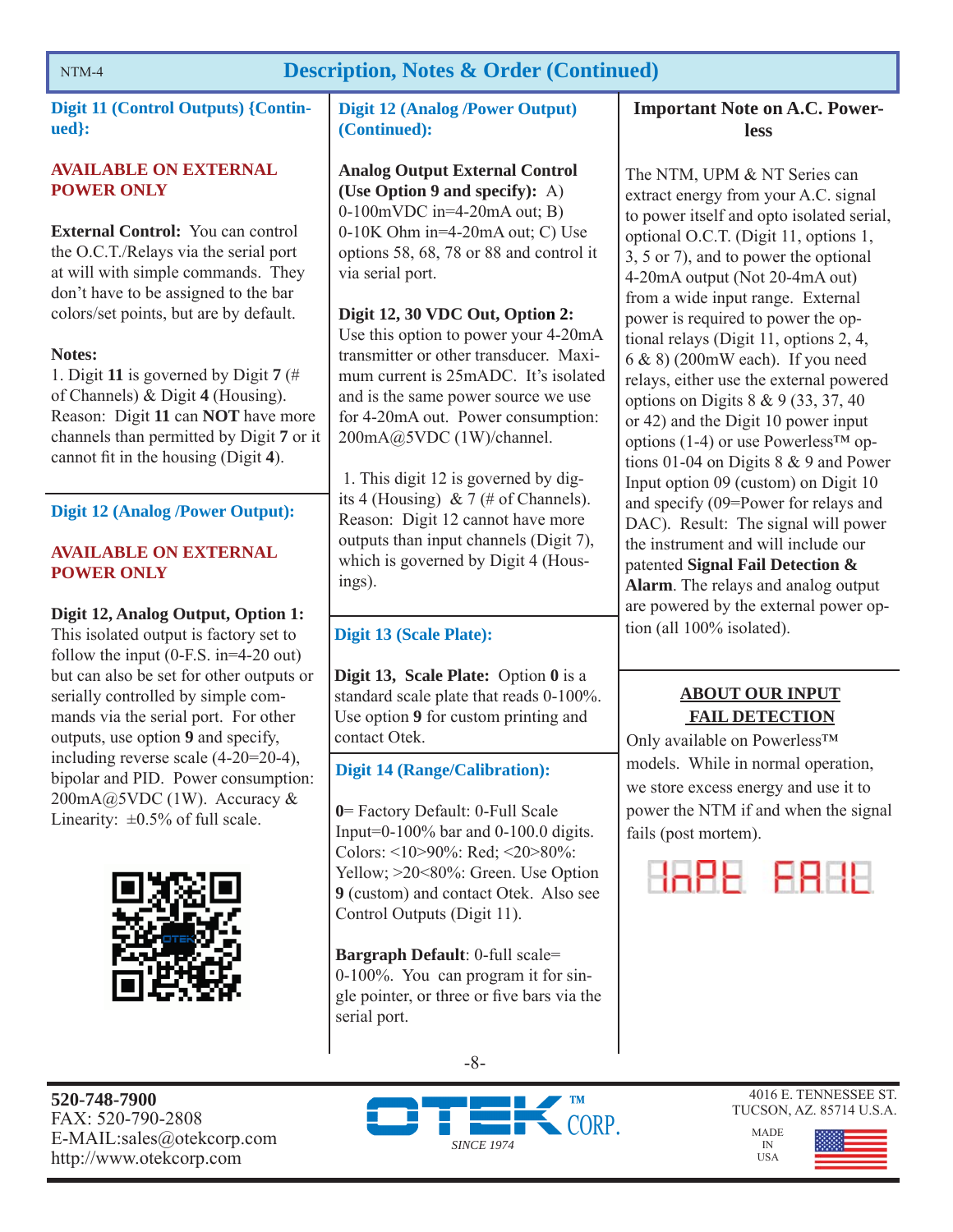### **NTM-4 LOOP POWER VERSION ORDERING INFORMATION 5-1-17**

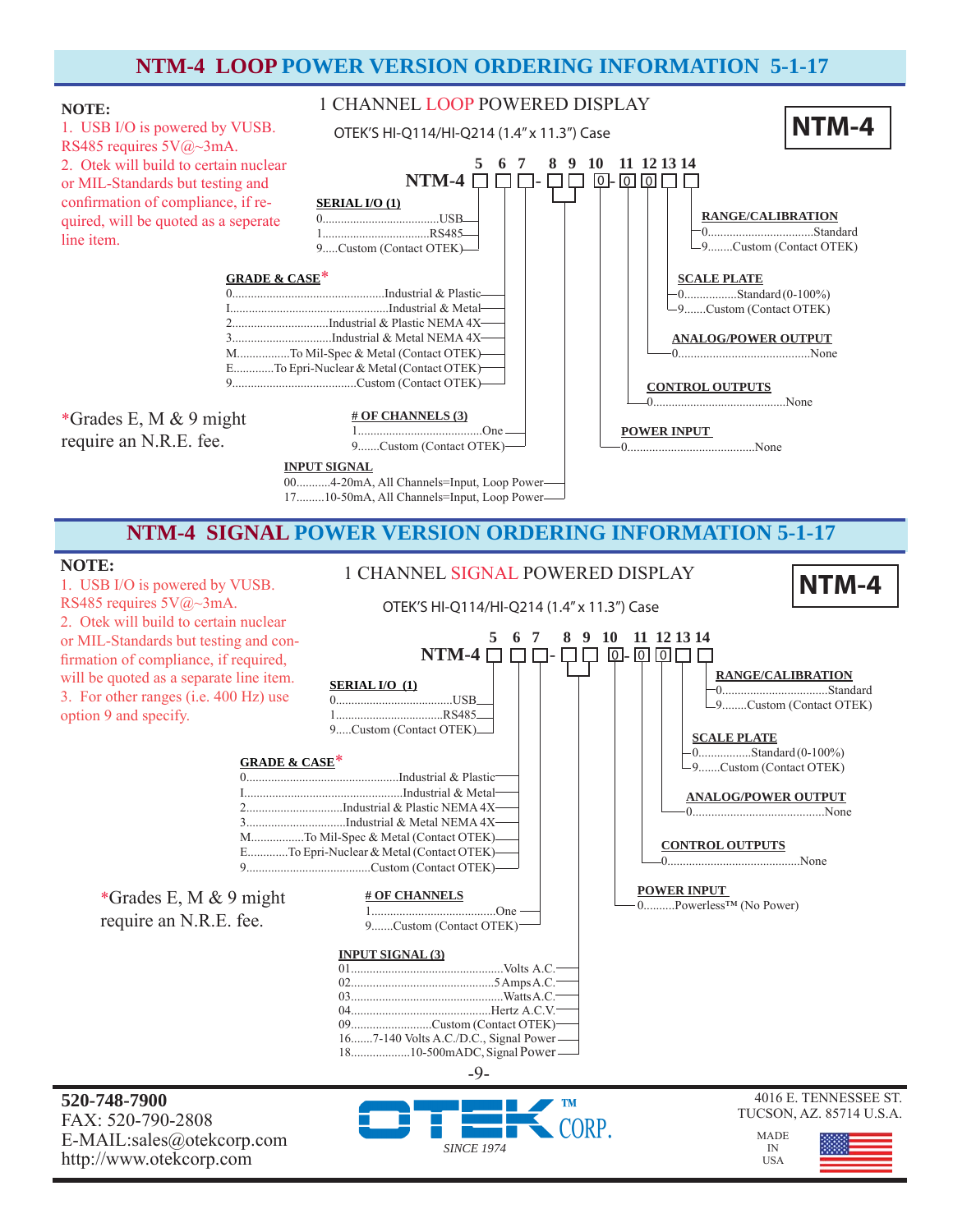# **NTM-4 ORDERING INFORMATION 5-1-17**

| <b>NOTE: Please READ BEFORE build-</b>                                           | 1 CHANNEL EXTERNAL POWERED CONTROLLER |                                                          |       |  |  |
|----------------------------------------------------------------------------------|---------------------------------------|----------------------------------------------------------|-------|--|--|
| ing part number:                                                                 |                                       |                                                          |       |  |  |
| 1. If digit 10 is option 1, then digit                                           |                                       | OTEK'S HI-Q114/HI-Q214 (1.4" x 11.3") Case               | NTM-4 |  |  |
| 5 must be option 0 or 3. USB I/O is                                              |                                       |                                                          |       |  |  |
| powered by VBUS (3mA). RS485                                                     | NTM-4 $\square$<br>$\Box$ $\Box$      | 10 11 12 13 14<br>89<br>П-П<br>$\Box$                    |       |  |  |
| requires $5V@\sim3mA$ .                                                          |                                       |                                                          |       |  |  |
| <b>SERIAL I/O (1)</b>                                                            |                                       | <b>RANGE/CALIBRATION</b>                                 |       |  |  |
|                                                                                  |                                       |                                                          |       |  |  |
|                                                                                  |                                       | -9Custom (Contact OTEK)                                  |       |  |  |
| 3USB & µSD Memory (Pending).                                                     |                                       |                                                          |       |  |  |
| 4RS485 & µSD Memory (Pending)                                                    |                                       | <b>SCALE PLATE</b>                                       |       |  |  |
| 9Custom (Contact OTEK)                                                           |                                       | $-0$ Standard (0-100%)<br>-9Custom (Contact OTEK)        |       |  |  |
|                                                                                  |                                       |                                                          |       |  |  |
| <b>GRADE &amp; CASE*</b>                                                         |                                       |                                                          |       |  |  |
|                                                                                  |                                       | <b>ANALOG/POWER OUTPUT</b>                               |       |  |  |
|                                                                                  |                                       |                                                          |       |  |  |
|                                                                                  |                                       |                                                          |       |  |  |
| MTo Mil-Spec & Metal (Contact OTEK)-<br>ETo Epri-Nuclear & Metal (Contact OTEK)- |                                       | -9Custom (Contact OTEK)                                  |       |  |  |
|                                                                                  |                                       |                                                          |       |  |  |
|                                                                                  |                                       | <b>CONTROL OUTPUTS</b>                                   |       |  |  |
| *Grades E, M $& 9$ might                                                         | $\#$ OF CHANNELS (3)                  |                                                          |       |  |  |
| require an N.R.E. fee.                                                           | 9Custom (Contact OTEK).               | -1CH. 1O.C.T. (4)                                        |       |  |  |
|                                                                                  |                                       | $-2$ CH. 1Relays (4)                                     |       |  |  |
| <b>INPUT SIGNAL (3)</b>                                                          |                                       | -9Custom (Contact OTEK)                                  |       |  |  |
|                                                                                  |                                       |                                                          |       |  |  |
|                                                                                  |                                       | <b>POWER INPUT (1)</b>                                   |       |  |  |
|                                                                                  |                                       | 1Non-Isolated USB                                        |       |  |  |
|                                                                                  |                                       |                                                          |       |  |  |
|                                                                                  |                                       | 3Isolated 7-32VDC                                        |       |  |  |
|                                                                                  |                                       | -4Isolated 90-265VAC<br>-9Custom (Contact OTEK)          |       |  |  |
|                                                                                  |                                       |                                                          |       |  |  |
|                                                                                  | 29Custom (Contact OTEK)-              |                                                          |       |  |  |
|                                                                                  |                                       |                                                          |       |  |  |
|                                                                                  |                                       |                                                          |       |  |  |
|                                                                                  |                                       |                                                          |       |  |  |
|                                                                                  |                                       | Build Your Own Part Number/Receive a Quote at:           |       |  |  |
|                                                                                  |                                       | http://www.otekcorp.com/configurator/nts/                |       |  |  |
|                                                                                  |                                       |                                                          |       |  |  |
|                                                                                  |                                       |                                                          |       |  |  |
|                                                                                  | 41Hertz (10KHz/5V Logic) F.S.         |                                                          |       |  |  |
|                                                                                  | 42Hertz (120VAC/40-100 Hz) F.S.       |                                                          |       |  |  |
|                                                                                  | 43Hertz (240VAC/30-100 Hz) F.S.       |                                                          |       |  |  |
|                                                                                  | 44Hertz (120VAC/500 Hz) F.S.-         |                                                          |       |  |  |
|                                                                                  |                                       | <b>NOTES</b> (Continued):                                |       |  |  |
|                                                                                  |                                       | 2. Otek will build to certain nuclear or MIL-Standards   |       |  |  |
|                                                                                  |                                       | but testing and confirmation of compliance, if required, |       |  |  |
|                                                                                  |                                       | will be quoted as a separate line item.                  |       |  |  |
|                                                                                  |                                       | 3. For 400 Hz line, use option 29 and specify input.     |       |  |  |
|                                                                                  |                                       | Peak & Hold to 50KHz function on request.                |       |  |  |
|                                                                                  | 55% RH (Specify Sensor)-              |                                                          |       |  |  |
|                                                                                  |                                       |                                                          |       |  |  |
|                                                                                  | 58None (Serial Input Remote Meter)-   |                                                          |       |  |  |

**520-748-7900** FAX: 520-790-2808 E-MAIL:sales@otekcorp.com http://www.otekcorp.com



4016 E. TENNESSEE ST. TUCSON, AZ. 85714 U.S.A.